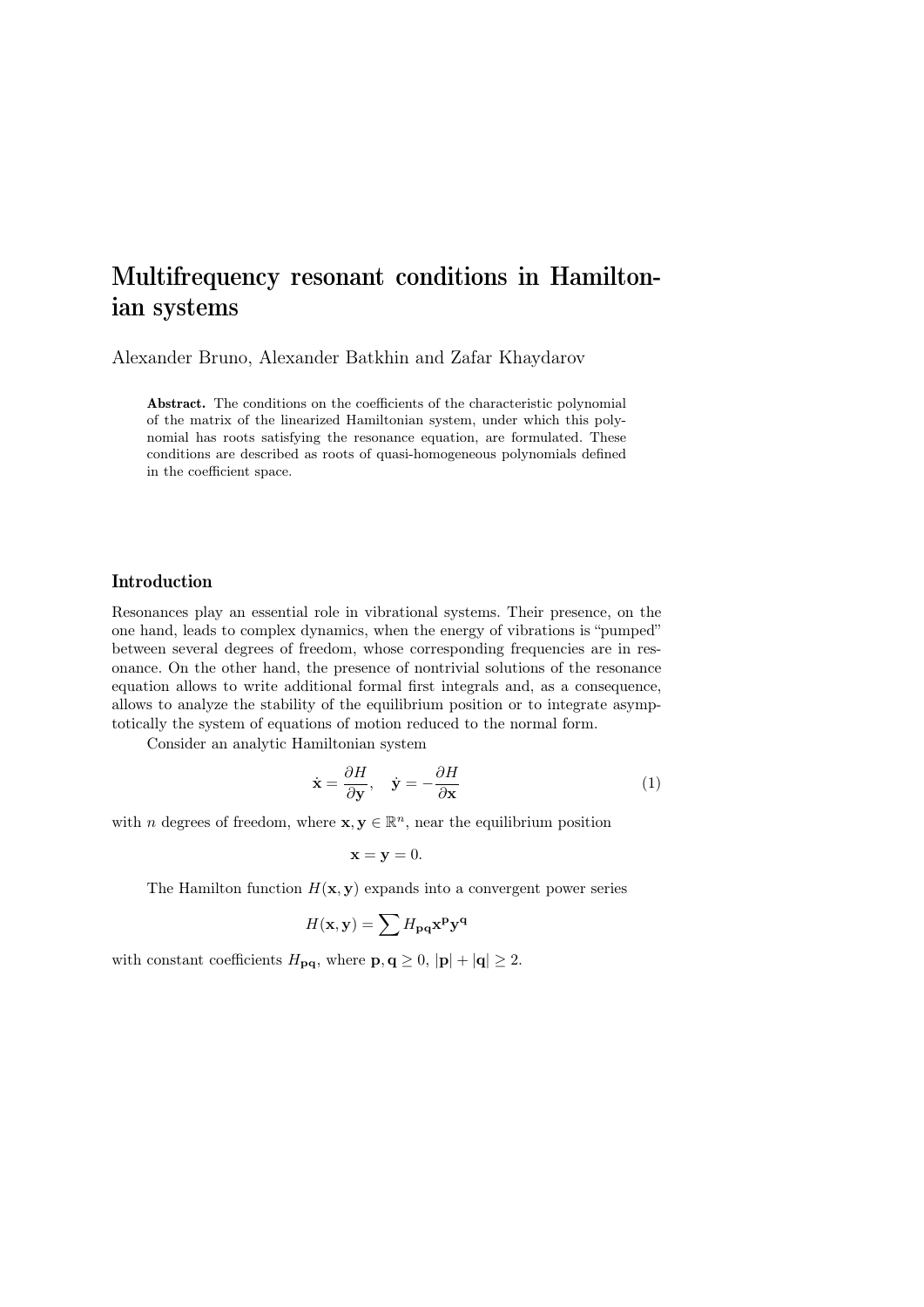#### 2 Alexander Bruno, Alexander Batkhin and Zafar Khaydarov

Introduce a phase vector  $\mathbf{z} = (\mathbf{x}, \mathbf{y}) \in \mathbb{R}^{2n}(\mathbb{C}^{2n})$ . Then the linear part of the system (1) can be written in the form

$$
\dot{\mathbf{z}} = B\mathbf{z}, \quad B = \frac{1}{2} \begin{pmatrix} \frac{\partial^2 H}{\partial \mathbf{y} \partial \mathbf{x}} & \frac{\partial^2 H}{\partial \mathbf{y} \partial \mathbf{y}} \\ -\frac{\partial^2 H}{\partial \mathbf{x} \partial \mathbf{x}} & -\frac{\partial^2 H}{\partial \mathbf{x} \partial \mathbf{y}} \end{pmatrix} \Big|_{\mathbf{x} = \mathbf{y} = 0}
$$
(2)

Let  $\lambda_1, \ldots, \lambda_{2n}$  be the eigenvalues of matrix B, which can be reordered as follows  $\lambda_{j+n} = -\lambda_j$ ,  $j = 1, \ldots, n$ . Denote by vector  $\lambda = (\lambda_1, \ldots, \lambda_n)$  the set of basic eigenvalues of the system (2). For a Hamiltonian system, the characteristic polynomial  $\check{f}(\lambda)$  is the polynomial of even powers of  $\lambda$ . Let us call the polynomial  $f(\mu) \stackrel{\text{def}}{=} \check{f}(\lambda)$ , where  $\mu = \lambda^2$ , as semi-characteristic:

$$
f(\mu) = \mu^{n} + a_1 \mu^{n-1} + a_2 \mu^{n-2} + \dots + a_{n-1} \mu + a_n.
$$
 (3)

According to Theorem 12 in [1, § 12] in the case of semi-simple eigenvalues there exists a canonical formal transformation that reduces the Hamiltonian system (1) to its normal form

$$
\dot{\mathbf{u}} = \partial h / \partial \mathbf{v}, \quad \dot{\mathbf{v}} = -\partial h / \partial \mathbf{u},
$$

given by the normalized Hamiltonian  $h(\mathbf{u}, \mathbf{v})$ 

$$
h(\mathbf{u}, \mathbf{v}) = \sum_{j=1}^{n} \lambda_j u_j v_j + \sum h_{\mathbf{p}\mathbf{q}} \mathbf{u}^{\mathbf{p}} \mathbf{v}^{\mathbf{q}}
$$
(4)

containing only the resonant terms  $h_{\mathbf{p}\mathbf{q}}\mathbf{u}^{\mathbf{p}}\mathbf{v}^{\mathbf{q}}$  satisfying the *resonant equation* 

$$
\langle \mathbf{p} - \mathbf{q}, \boldsymbol{\lambda} \rangle = 0. \tag{5}
$$

Here  $\langle \mathbf{p}, \boldsymbol{\lambda} \rangle = \sum$  $\sum_{j} = 1^{n} p_{j} \lambda_{j}$  is the scalar product.

The resonant equation (5) has two kinds of solutions, which correspond to two kinds of resonant terms in the normal form (4):

- 1. Secular terms of the form  $h_{\text{pp}}u^{\text{p}}v^{\text{p}}$ , which are always present in the Hamiltonian normal form because of the special structure of the matrix B of the linearized system (2)
- 2. Strictly resonant terms, which correspond to nontrivial integer solutions of the equation

$$
\langle \mathbf{p}, \boldsymbol{\lambda} \rangle = 0. \tag{6}
$$

To investigate the formal stability of the equilibrium position of the Hamiltonian system it is necessary to perform a normalization procedure and then apply Bruno's theorem [3], the condition of which requires the absence of third- and fourth-order resonances. The conditions on the coefficients of the polynomial (3) for two-frequency resonances are effectively formulated in terms of q-discriminants [4].

The problem is the following: formulate conditions on the coefficients  $a_i$ ,  $j = 1, \ldots, n$ , of the semi-characteristic polynomial  $f(\mu)$  of degree  $n = 3$  and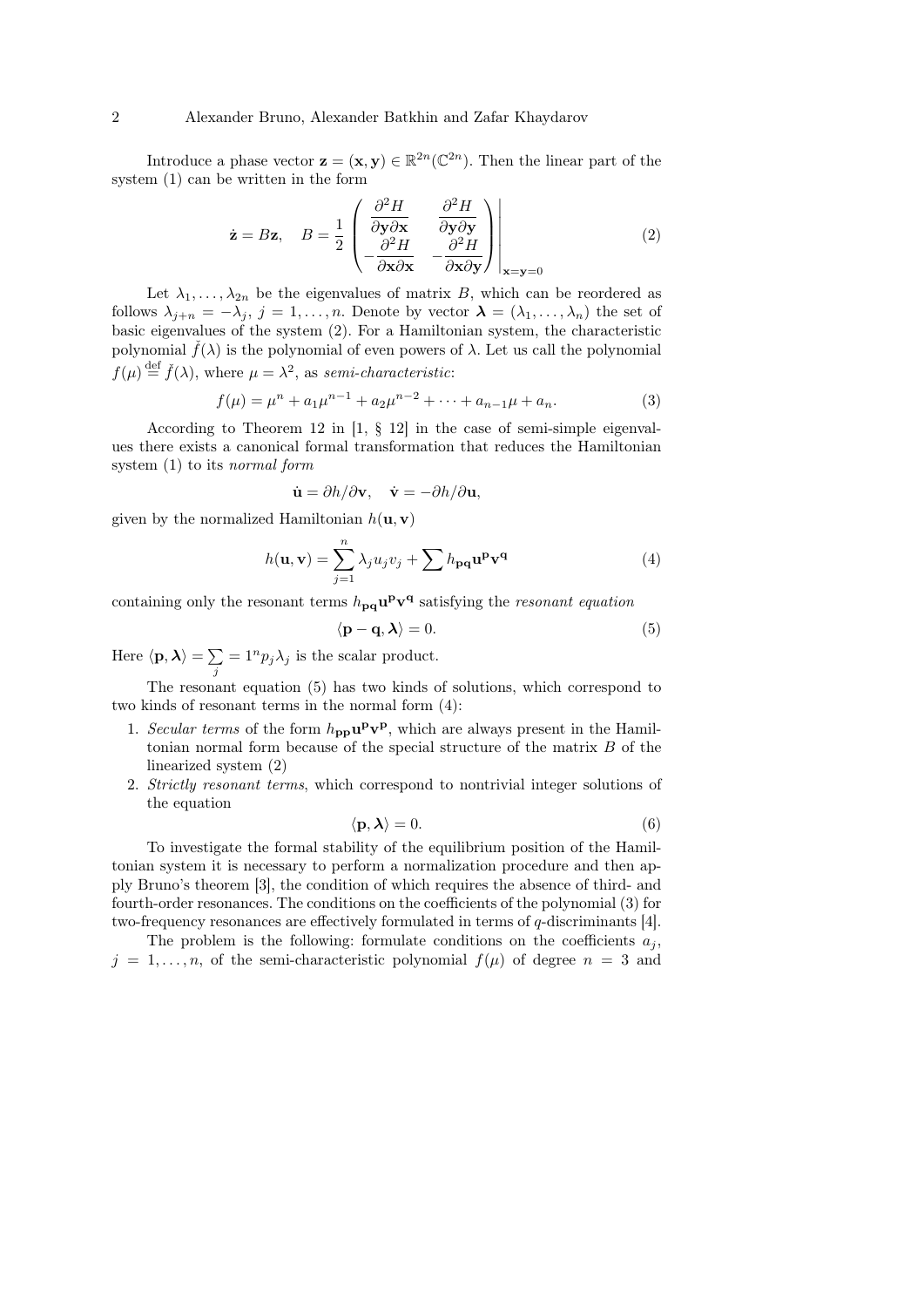$n = 4$ , under which the multifrequency resonance of multiplicity 1 of order 3 or order 4 takes place.

#### 1. Conditions for a system with three degrees of freedom

The only multifrequency resonance of multiplicity 1 of order 3 corresponds to the case where the algebraic sum of all three basic eigenvalues  $\lambda_j$ ,  $j = 1, 2, 3$ , is equal to zero. Then in terms of roots  $\mu_j$  of the polynomial (3) this condition is written as

$$
\mu_1 = A \pm 2C, \text{ where } A = \mu_2 + \mu_3, C^2 = \mu_2 \mu_3. \tag{7}
$$

Considering the condition (7) as a polynomial ideal, we compute the Gröbner elimination basis that excludes the quantities  $A$  and  $C$ , and obtain the condition on roots:

$$
\sum_{j=1}^{3} \mu_j^2 - 2 \sum_{1=j < k}^{3} \mu_j \mu_k = \sigma_1^2(\mu) - 4\sigma_2(\mu),\tag{8}
$$

where  $\sigma_k(\mu)$  are elementary symmetric polynomials for which  $\sigma_k(\mu) = (-1)^k a_k$ . Then the condition on the coefficients of the polynomial (3) takes the form

$$
a_1^2 - 4a_2 = 0.\t\t(9)
$$

The condition for the existence of multifrequency resonance of multiplicity 1 of order 4 is equivalent to the case of the algebraic sum of  $2\lambda_1$ ,  $\lambda_2$ ,  $\lambda_3$  equals to zero. Repeating the above calculations, we get a condition on the coefficients of the polynomial (3) in the form

$$
16 a_1^6 - 264 a_1^4 a_2 + 36 a_1^3 a_3 + 1425 a_1^2 a_2^2 - 630 a_1 a_2 a_3 - 2500 a_2^3 + 9261 a_3^2 = 0. \tag{10}
$$

The conditions (9) and (10) are algebraic varieties in the coefficient space of the polynomial (3) for  $n = 3$ , and their left-hand sides are quasi-homogeneous polynomials from coefficients  $a_j$ ,  $j = 1, 2, 3$ . By methods of power geometry one can obtain a polynomial parametrization of the variety (10):

$$
a_1 = 2v (37t - 35), a_2 = (456337t^2 - 7666t + 721) v^2,
$$
  

$$
a_3 = 36 (71t + 2) (5 - 249t)^2 v^3.
$$

Note that many works on oscillation theory consider multifrequency resonances of multiplicities 2 and higher. For example, a resonance of order 4 in the form of commensurable frequencies  $2:1:1$  has multiplicity 2 and is defined using the conditions on two-frequency resonances. The 1 : 1 commensurability is determined by the discriminant variety  $\mathcal{D}(f)$  of dimension 2, the 2 : 1 commensurability is determined by the resonant variety  $\mathcal{R}_4(f)$  of dimension 2, and their intersection gives the submanifold of dimension 1 on which the above resonance takes place. At the same time, the condition (10) for the existence of a three-frequency resonance of multiplicity 1 defines a variety of dimension 2, i. e. it is a more general condition.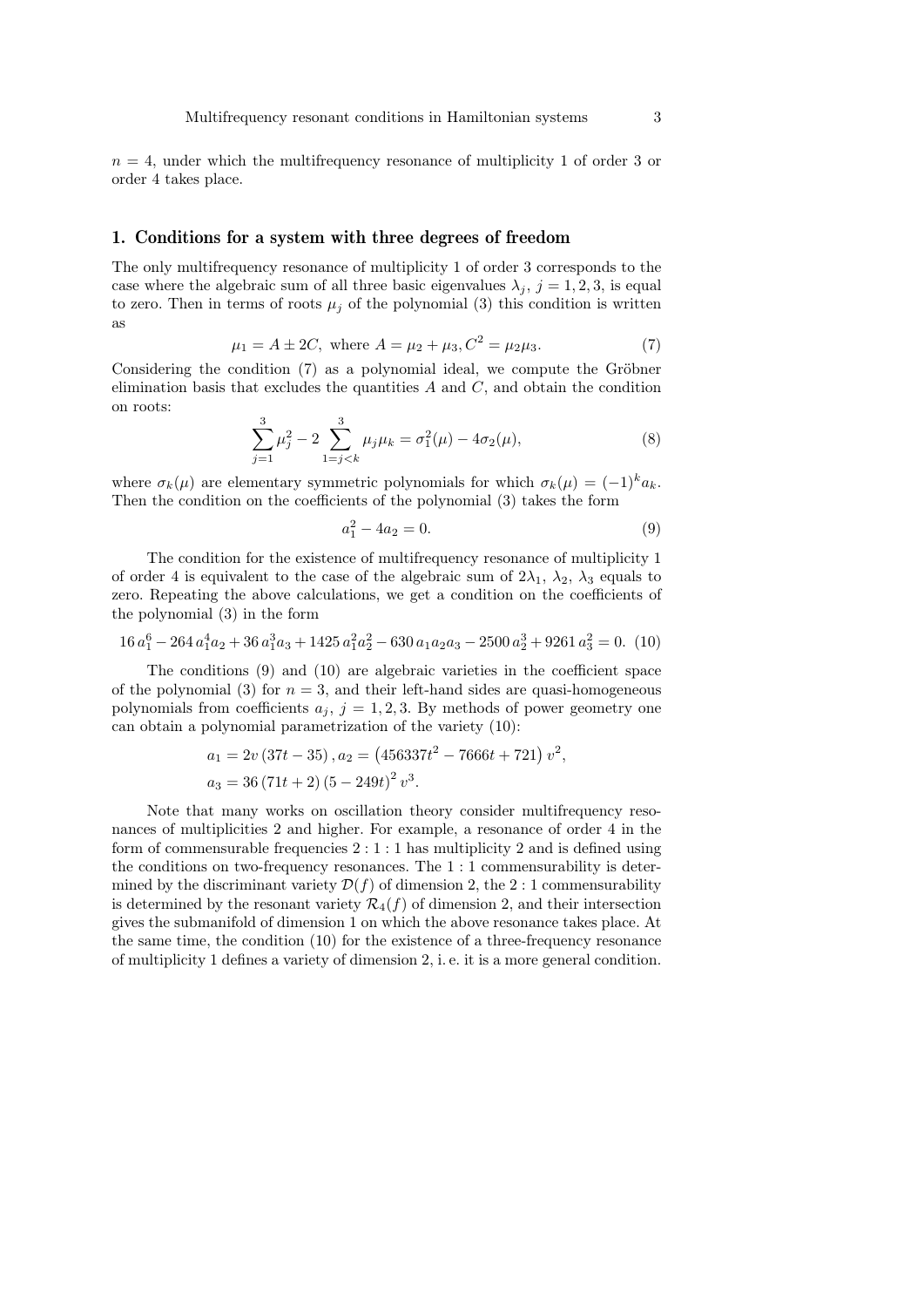4 Alexander Bruno, Alexander Batkhin and Zafar Khaydarov

### 2. Conditions for a system with four degrees of freedom

In this case, the situations of three-frequency and four-frequency resonances should already be considered separately. We have two three-frequency resonances of orders 3 and 4, and one four-frequency resonance of order 4.

The condition on roots (8) of three-frequency resonance of order 3 for a polynomial of degree 4 must be satisfied for some one triplet of roots  $u_k$ ,  $k =$  $1, \ldots, 4$ . Then we make a product of four factors of the form  $(7)$  for each triplet and add it to the ideal composed of polynomials of the form  $a_k - \sigma_k$ ,  $k = 1, \ldots, 4$ . Using the Gröbner elimination basis, we exclude the values of  $\mu_k$  and obtain a condition on the coefficients of the form

$$
\begin{aligned} -4\, a_1^5a_3+a_1^4a_2^2+4\, a_1^4a_4+34\, a_1^3a_2a_3-8\, a_1^2a_2^3-30\, a_1^2a_2a_4-27\, a_1^2a_3^2-72\, a_1a_2a_3+\\ \,16\, a_2^4-54\, a_1a_3a_4+72\, a_2^2a_4+108\, a_2a_3^2+81\, a_4^2=0. \end{aligned}
$$

We can do the same to determine the condition on the roots of the polynomial in the presence of a three-frequency resonance of order 4 for a polynomial of degree 4. The resulting polynomial turns out to be very cumbersome (it contains 153 monomials) and is not given here.

Finally, let us indicate the condition on the coefficients of the polynomial (3) of the fourth order which, if satisfied, leads to a four-frequency resonance of order 4:

$$
a_1^4 - 8a_1^2a_2 + 16a_2^2 - 64a_4 = 0.
$$

### References

- [1] A. D. Bruno. Analytical form of differential equations (II). Trans. Moscow Math. Soc., 26:199–239, 1972. = Trudy Moskov. Mat. Obsc. 25 (1971) 119-262 (in Russian).
- [2] A. D. Bruno. The Restricted 3–body Problem: Plane Periodic Orbits. Walter de Gruyter, Berlin, 1994. = Nauka, Moscow, 1990. 296 p. (in Russian).
- [3] A. D. Bruno. Formal stability of Hamiltonian systems. Math. Notes, 1(3):216–219, 1967.
- [4] A. B. Batkhin. Parameterization of a set determined by the generalized discriminant of a polynomial. Programming and Computer Software, 44(2):75–85, 2018. https: //doi.org/10.1134/S0361768818020032.

Alexander Bruno Department of Singular Problems Keldysh Institute of Applied Mathematics of RAS Moscow, Russia e-mail: abruno@keldysh.ru